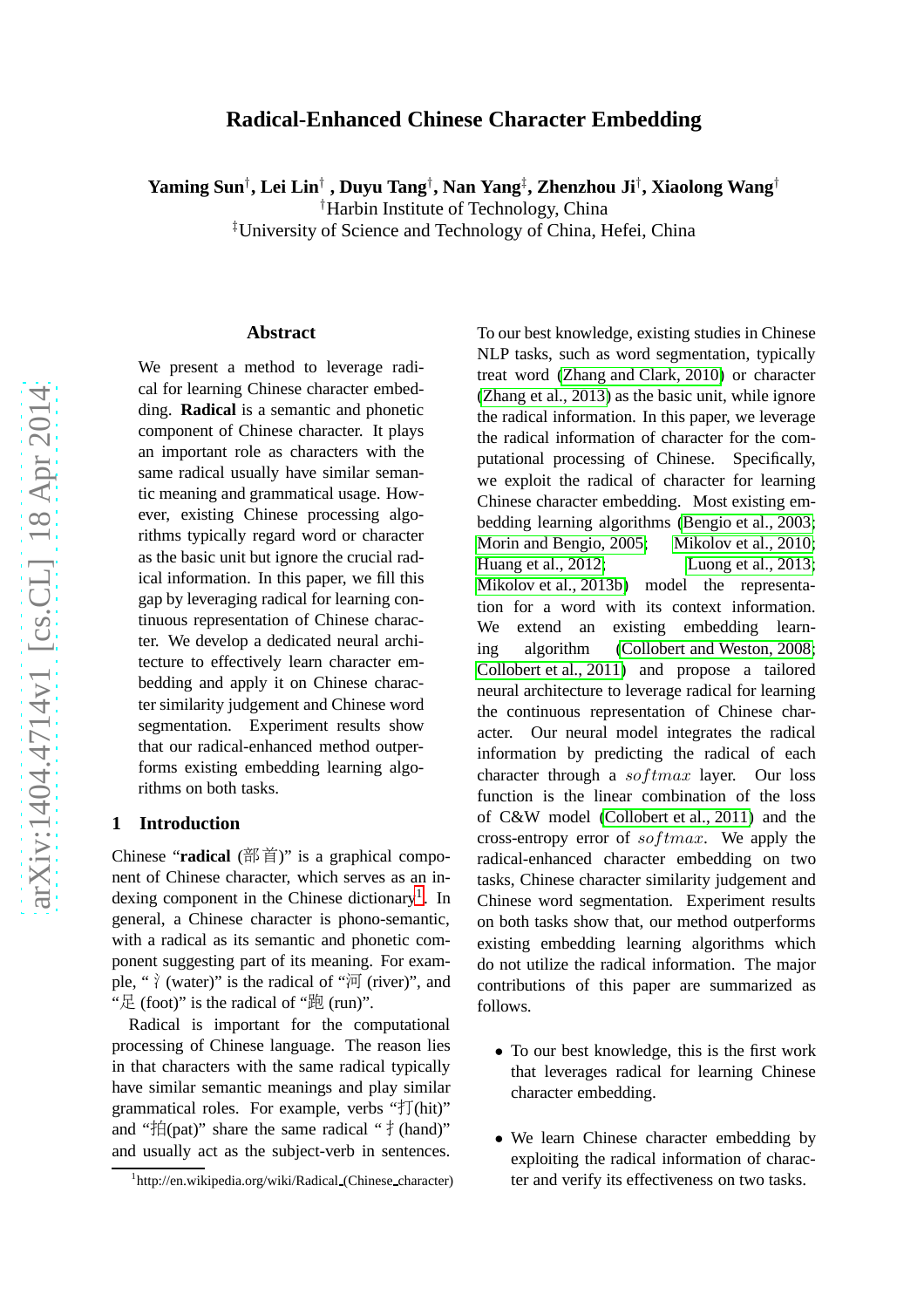

<span id="page-1-0"></span>Figure 1: Architecture of C&W (a) and our radical-enhanced character embedding learning model (b).

• We publish the radical-enhanced Chinese character embedding, which can be easily applied on other Chinese NLP tasks. We also introduce a dataset on Chinese character similarity judgement.

This paper is organized as follows. We propose the radical-enhanced character representation learning model in Section [3.](#page-2-0) In section 4, we introduce the Chinese word segmentation task and the neural Conditional Random Field (CRF) model for utilizing character embedding as features. Then we present the experimental studies in Section 5, and finally conclude the paper in Section 6.

# **2 Related Work**

In this section, we review the previous studies from two directions, namely learning word embedding and applying word embedding for NLP applications.

## **2.1 Learning Word Embedding**

It is well-accepted that the representation of word is the basis of the field of natural language processing [\(Turney et al., 2010;](#page-7-6) [Turian et al., 2010\)](#page-7-7). In the early studies, a word is represented as a one-hot vector, whose length is the size of vocabulary, and only one dimension is 1, others are 0. The main drawback of the one-hot representation is that it can not reflect the grammatical and semantic relations between words. To overcome this shortcoming, some studies have been done to learn the latent factors of words, such as Latent Semantic Analysis [\(Deerwester et al., 1990\)](#page-6-4) and Latent Dirichlet Allocation [\(Blei et al., 2003\)](#page-6-5). With the revival of deep learning [\(Bengio, 2013\)](#page-6-6),

many researchers focus on the continuous representation of words (a.k.a word embedding). Existing embedding learning algorithms can be divided into two directions based on the use of unstructured raw texts [\(Collobert et al., 2011\)](#page-6-3) or structured knowledge base [\(Bordes et al., 2011\)](#page-6-7). Due to the lack of large-scale Chinese knowledge base (KB), this paper focuses on learning character embedding from unstructured corpus and leaves the KB-based method to the future work. From the perspective of learning embedding from raw corpus, most existing algorithms model the representation for a word with its context information. [Bengio et al. \(2003\)](#page-6-0) propose a feed-forward neural probabilistic language model to predict the next word based on its previous contextual words. Based on their work, some methods are presented to reduce the training time of neural language model. [Morin and Bengio \(2005\)](#page-7-2) and [Mnih and Hinton \(2008\)](#page-7-8) propose hierarchical language models, which encode the vocabularysized  $softmax$  layer into a tree structure. [Collobert and Weston \(2008\)](#page-6-2) propose a feedforward neural network (C&W) which learns word embedding with a ranking-type cost. Mikolov et al. introduce the Recurrent neural network language models (RNNLMs) [\(Mikolov et al., 2010\)](#page-7-3), Continuous Bag-of-Word (CBOW) and skip-gram model [\(Mikolov et al., 2013a\)](#page-7-9) to learn embedding for words and phrases. [Huang et al. \(2012\)](#page-6-1) propose a neural model to utilize the global context in addition to the local information. Besides utilizing neural networks to learn word embedding, some recent studies try the PCA-based algorithm to simplify the computation process [\(Lebret et al., 2013\)](#page-7-10). The representation of words heavily relies on the characteristic of language.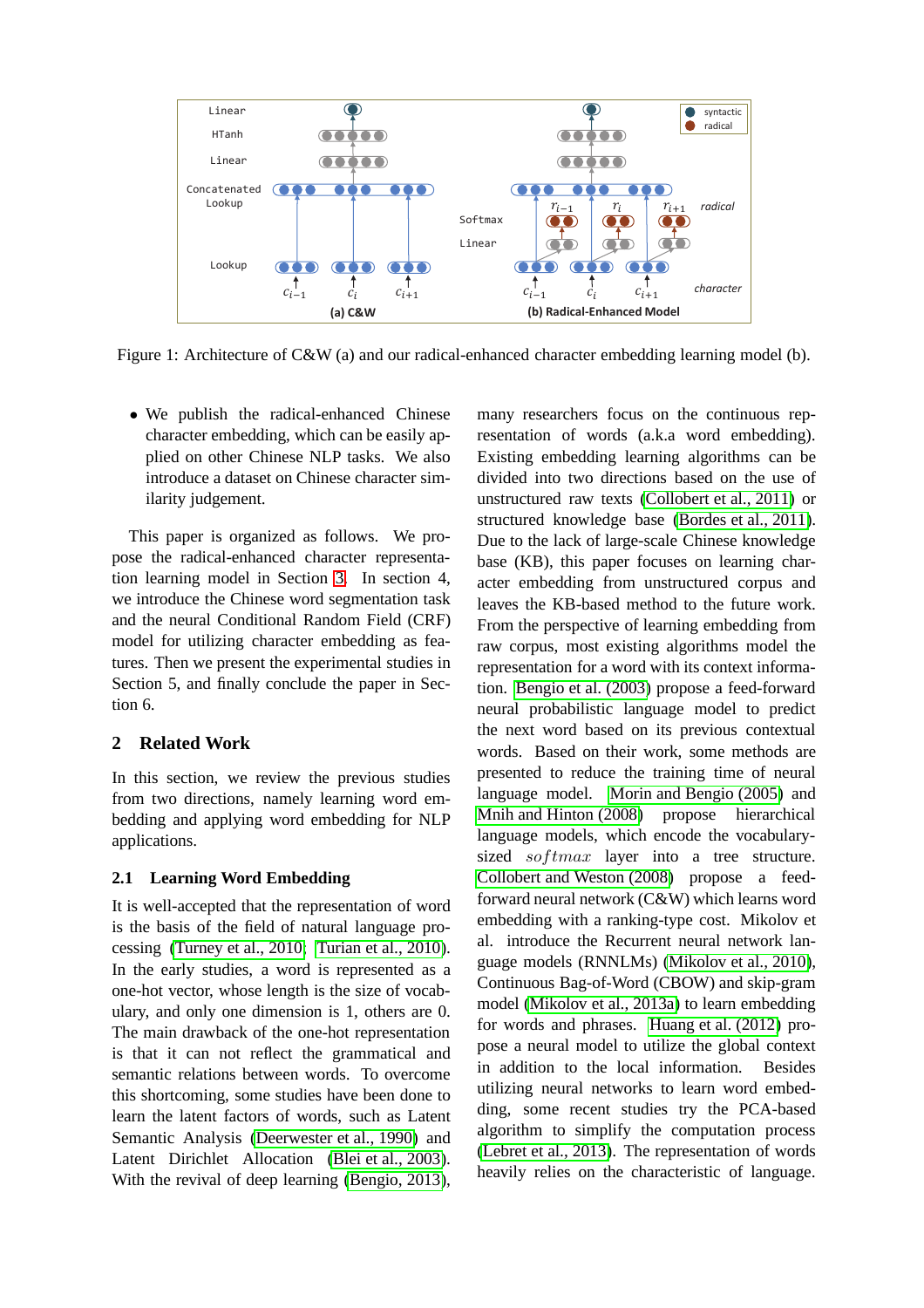The linguistic feature of English has been studied and used in the word embedding learning procedure. Specifically, [Luong et al. \(2013\)](#page-7-4) utilize the morphological property of English word and incorporate the morphology into word embedding. In this paper, we focus on learning Chinese character embedding by exploiting the radical information of Chinese character, which is tailored for Chinese language. Unlike [Luong et al. \(2013\)](#page-7-4) that initialize their model with the pre-trained embedding, we learn Chinese character embedding from scratch.

### **2.2 Word Embedding for NLP Tasks**

Word embedding is able to capture the syntactic and semantic meanings of a word from massive corpora, which can reflect the discriminative features of data. Recently, word embedding has been successfully applied to a variety of NLP tasks, such as chunking, named entity recognition [\(Turian et al., 2010\)](#page-7-7), POS tagging, semantic role labeling [\(Collobert et al., 2011\)](#page-6-3), sentiment analysis [\(Socher et al., 2013b\)](#page-7-11), paraphrase detection [\(Socher et al., 2011\)](#page-7-12), parsing [\(Socher et al., 2013a\)](#page-7-13) and Chinese word segmentation [\(Mansur et al., 2013;](#page-7-14) [Zheng et al., 2013\)](#page-7-15). For the task of Chinese word segmentation, [Mansur et al. \(2013\)](#page-7-14) propose a feature-based neural language model for learning feature embedding. They develop a deep neural architecture which takes the embedding as input and tag the sequence. [Zheng et al. \(2013\)](#page-7-15) present a neural architecture which combines embedding learning and sequence tagging in a unified model. The two studies on Chinese word segmentation utilize character embedding, yet they do not take the radical nature of Chinese language into consideration. Unlike previous studies, we leverage the radical information into the embedding learning process.

In this paper, we propose a neural network architecture tailored for Chinese character representation learning utilizing the radical information which is an typical characteristic of Chinese. We apply the learned embedding into a neural-CRF based Chinese word segmentation framework [\(Zheng et al., 2013\)](#page-7-15) to verify its effectiveness. Neural-CRF is a sequential labeling framework that incorporates the representations of word (or character) into the CRF with a feed-forward neural network (detailed in Section [4\)](#page-3-0). In the neural-CRF model, the word (or character) embeddings are treated as input features and the performance of further application highly depends on the quality of word (or character) representation.

## <span id="page-2-0"></span>**3 Radical-Enhanced Model for Chinese Character Representation Learning**

In this section, we describe the details of leveraging the radical information for learning Chinese character embedding. Based on C&W model [\(Collobert et al., 2011\)](#page-6-3), we present a radical-enhanced model, which utilizes both radical and context information of characters. In the following subsections, we first briefly introduce the C&W model, and then present the details of our radical-enhanced neural architecture.

### **3.1 C&W Model**

C&W model [\(Collobert et al., 2011\)](#page-6-3) is proposed to learn the continuous representation of a word from its context words. Its training objective is to assign a higher score to the reasonable ngram than the corrupted ngram. The loss function of C&W is a ranking-type cost:

<span id="page-2-1"></span>
$$
loss_c(s, s^w) = max(0, 1 - score(s) + score(s^w))
$$
\n(1)

where s is the reasonable ngram,  $s^w$  is the corrupted one with the middle word replaced by word  $w$ , and  $score(.)$  represents the reasonability scalar of a given ngram, which can be calculated by its neural model.

C&W is a feed-forward neural network consisted of four layers, as illustrated in Figure [1\(](#page-1-0)a). The input of  $C\&W$  is a ngram composed of n words, and the output is a score which evaluates the reasonability of the ngram. Each word is encoded as a column vector in the embedding matrix  $\mathbf{W}_e \in \mathbb{R}^{d \times |V|}$ , where d is the dimension of the vector, and  $V$  is the vocabulary. The *lookup* layer has a fixed window size  $n$ , and it maps each word of the input ngram into its embedding representation. The output  $score(s)$  is computed as follows:

$$
score(s) = \mathbf{W}_2 \mathbf{a} + b_2 \tag{2}
$$

$$
\mathbf{a} = HTanh(\mathbf{W}_1[\mathbf{x}_1...\mathbf{x}_n] + \mathbf{b}_1)
$$
 (3)

where  $[x_1...x_n]$  is the concatenation of the embedding vectors of words  $x_1, ... x_n$ ,  $W_1, W_2, b_1, b_2$ are the weights and biases of the two linear layers, and function  $HTanh(.)$  is the  $Hard Tanh$  function. The parameters can be learned by minimizing the loss through stochastic gradient descent algorithm.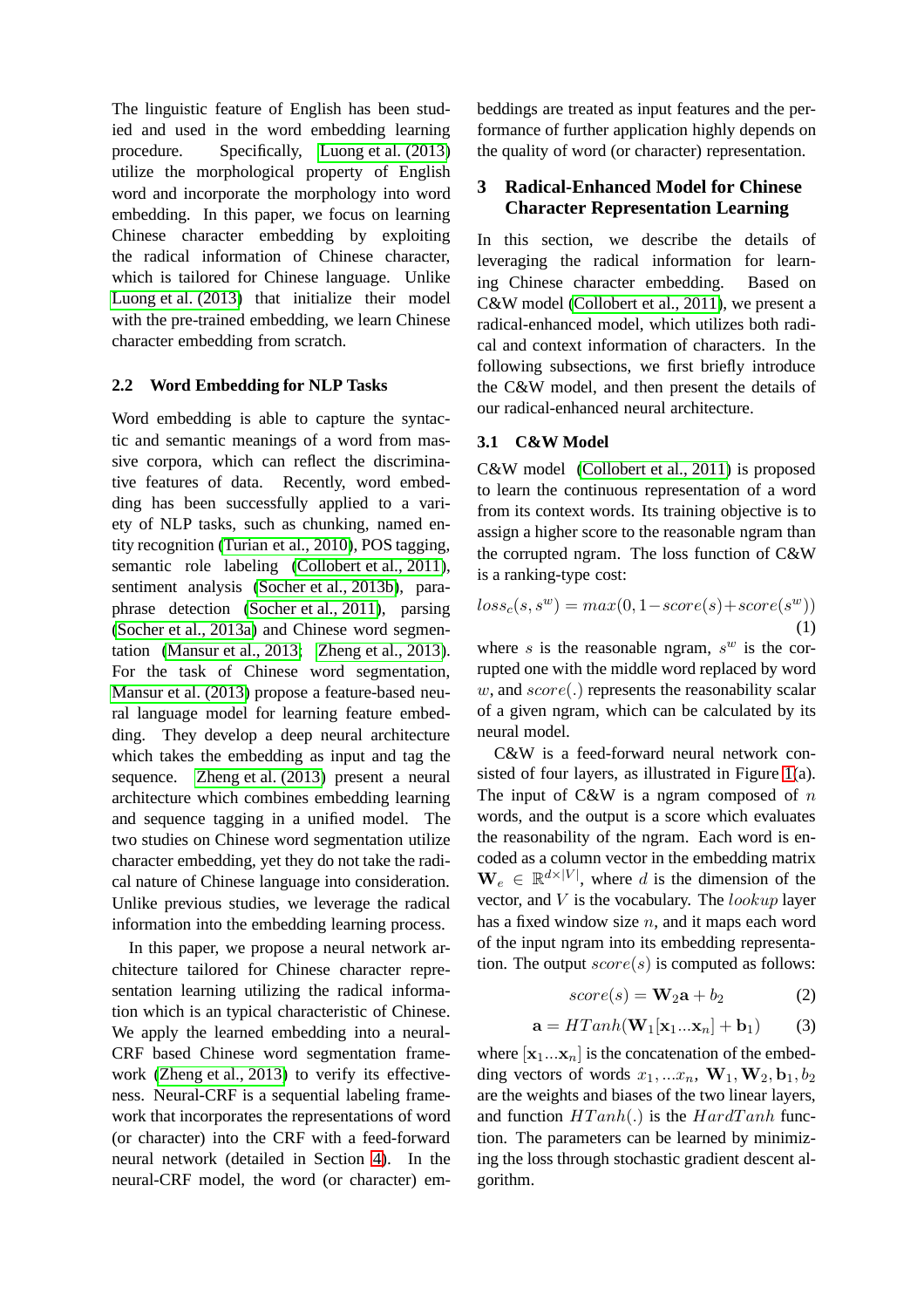

<span id="page-3-2"></span>Figure 2: The neural CRF for Chinese word segmentation. Each input character  $x_i$  is denoted with its embedding vector, and  $window(x_i)$  is the input of the neural network.

#### **3.2 Radical-Enhanced Model**

In this part, we present the radical-enhanced model for learning Chinese character embedding. Our model captures the radical information as well as the context information of characters.

The training objective of our radical-enhanced model contains two parts: 1) for a ngram, discriminate the correct middle character from the randomly replaced character; 2) for each character within a ngram, predict its radical. To this end, we develop a tailored neural architecture composed of two parts, context-based part and radicalbased part, as given in Figure [1\(](#page-1-0)b). The contextbased part captures the context information, and the radical-based part utilizes the radical information. The final loss function of our model is shown as follows:

<span id="page-3-1"></span>
$$
Loss(s, s^{w}) = \alpha \cdot loss_{c}(s, s^{w}) +
$$
  

$$
(1 - \alpha) \cdot (\sum_{c \in s} loss_{r}(c) + \sum_{c \in s^{w}} loss_{r}(c))
$$
 (4)

where  $s$  is the correct ngram,  $s^w$  is the corrupted ngram,  $loss_c(.)$  is the loss of the context-based part,  $loss<sub>r</sub>(.)$  is the loss of the radical-based part, and  $\alpha$  linearly weights the two parts.

Specifically, the context-based part takes a ngram as input and outputs a score, as described in Equation [1.](#page-2-1) The radical-based part is a list of feedforward neural networks with shared parameters, each of which is composed of three layers, namely  $lookup \rightarrow linear \rightarrow softmax$  (from bottom to top). The unit number of each  $softmax$  layer is equal to the number of radicals. Softmax layer is suitable for this scenario as its output can be interpreted as conditional probabilities. The crossentropy loss of each softmax layer is defined as follows:

$$
loss_r(c) = -\sum_{i=0}^{N} \boldsymbol{p}_i^g(c) \times log(\boldsymbol{p}_i(c))
$$
 (5)

where N is the number of radicals;  $p^g(c)$  is the gold radical distribution of character  $c$ , with  $\sum_i \boldsymbol{p}^g_i$  $i_g^g(c) = 1; \, \boldsymbol{p}(c)$  is the predicted radical distribution.

**Model Training** Our model is trained by minimizing the loss given in Equation [4](#page-3-1) over the training set. The parameters are embedding matrix of Chinese characters, weights and biases of each linear layer. All the parameters are initialized with random values, and updated via stochastic gradient descent. Hyper-parameter  $\alpha$  is tuned on the development set.

### <span id="page-3-0"></span>**4 Neural CRF for Chinese Word Segmentation**

It is widely accepted that Chinese Word Segmentation can be resolved as a character based tagging problem [\(Xue and others, 2003\)](#page-7-16). In this paper, we treat word segmentation as a sequence tagging task, and assign characters with four possible boundary tags: "B" for a character at the beginning of a word, "I" for the characters inside a word, "E" for that at the end of a word, and "S" for the character which is a word itself (**?**).

#### **4.1 Traditional CRF**

Linear chain conditional random field (CRF) [\(Lafferty et al., 2001\)](#page-7-17) is a widely used algorithm for Chinese word segmentation. Given an observation sequence  $\vec{x}$  and its gold tag sequence  $\vec{y}$ , CRF models a conditional probability distribution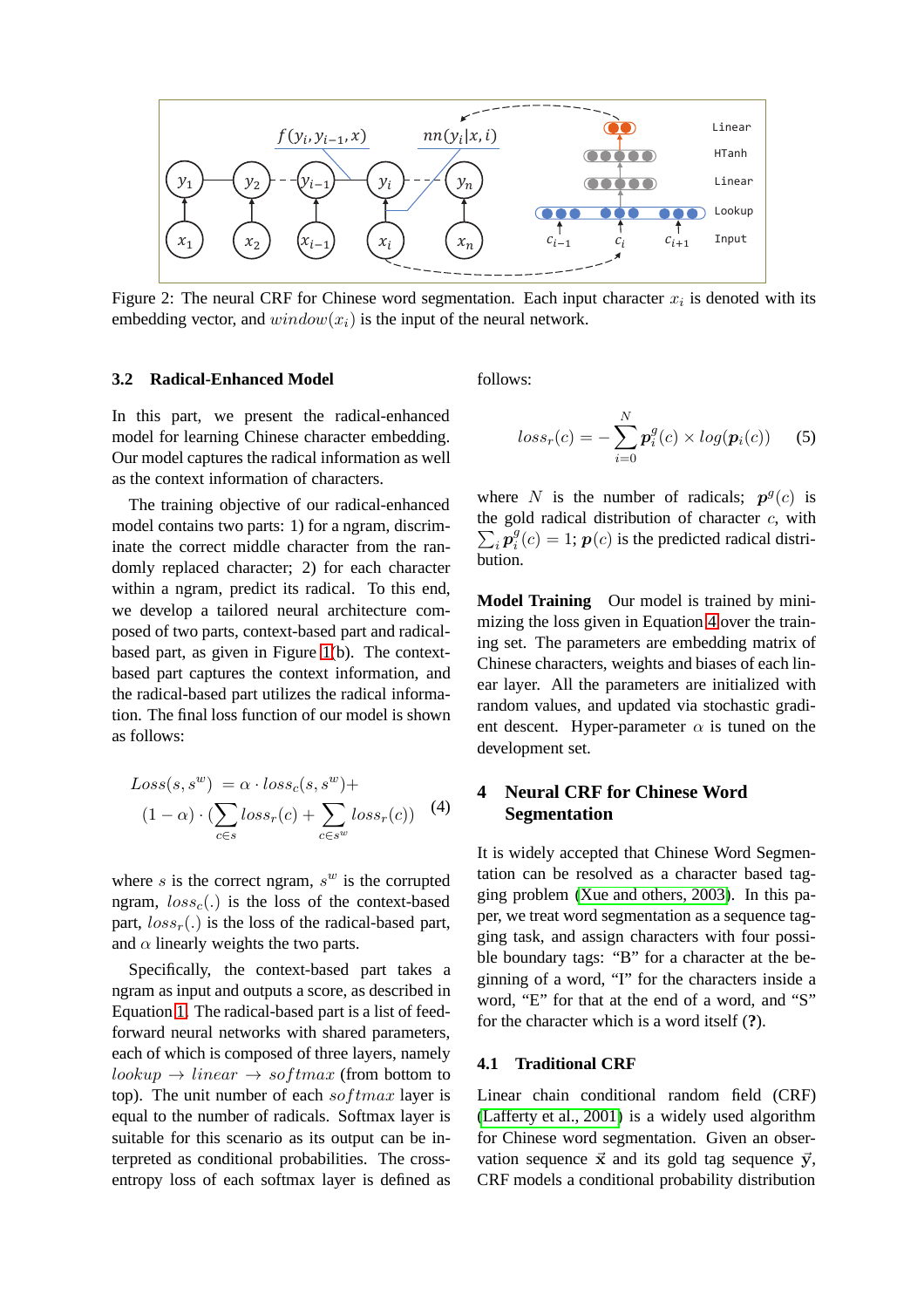as follows,

$$
P(\vec{\mathbf{y}}|\vec{\mathbf{x}}) = \frac{1}{Z} \prod_{C} \Psi_c(Y_c) = \frac{\exp \phi(\vec{\mathbf{y}}, \vec{\mathbf{x}})}{\sum_{\vec{\mathbf{y}}'} \exp \phi(\vec{\mathbf{y}}', \vec{\mathbf{x}})}
$$
(6)

where C is a maximum clique,  $\Psi_C(Y_C)$  is the potential function which is defined as an exponential function,  $exp\phi(\vec{v}, \vec{x})$  is the product of potential function on all the maximum cliques, and  $Z$  is the normalization factor. Function  $\phi(\vec{y}, \vec{x})$  is defined as follows:

$$
\phi(\vec{\mathbf{y}}, \vec{\mathbf{x}}) = \sum_{i,k} \lambda_k t_k(y_{i-1}, y_i, \vec{\mathbf{x}}, i) + \sum_{i,l} \mu_l s_l(y_i, \vec{\mathbf{x}}, i)
$$
\n(7)

where  $t_k$  and  $s_l$  are feature functions,  $\lambda_k$  and  $\mu_l$ are the corresponding weights.

### **4.2 Neural CRF**

In this section, we apply the radical-enhanced character embedding for Chinese word segmentation. Instead of hand-crafting feature, we leverage the learned character embedding as features for Chinese word segmentation with Neural CRF [\(Turian et al., 2010;](#page-7-7) [Zheng et al., 2013\)](#page-7-15). The illustration of neural CRF is shown in Figure [2.](#page-3-2) Given an observation sequence  $\vec{x}$  and its gold tag sequence  $\vec{y}$ , neural CRF models their conditional probability as follows,

$$
P(\vec{\mathbf{y}}|\vec{\mathbf{x}}) = \frac{\exp \phi(\vec{\mathbf{y}}, \vec{\mathbf{x}})}{\sum_{\vec{\mathbf{y}}'} \exp \phi(\vec{\mathbf{y}}', \vec{\mathbf{x}})} \tag{8}
$$

where  $\phi(\vec{y}, \vec{x})$  is the potential function which is computed as follows,

$$
\phi(\vec{\mathbf{y}}, \vec{\mathbf{x}}) = \sum_{i} [f(y_i, y_{i-1}, \vec{\mathbf{x}}) \vec{\mathbf{w}_1} + f(y_i, \vec{\mathbf{x}}) \vec{\mathbf{w}_2}]
$$
\n(9)

where  $f(y_i, y_{i-1}, \vec{x})$  is a binary-valued indicator function reflecting the transitions between  $y_{i-1}$  and  $y_i$ , and  $\vec{w_1}$  is its associated weight.  $f(y_i, \vec{x})\vec{w_2}$  reflects the correlation of the input  $\vec{x}$ and the i-th label  $y_i$ , which is calculated by a fourlayer neural network as given in Figure [2.](#page-3-2) The neural network takes a ngram as input, and outputs a distribution over all possible tags, such as "B/I/E/S". The unit number of the top  $linear$  layer" is equal to the number of tags, and the output is computed as follows,

$$
output = W_2a + b_2 \qquad (10)
$$

$$
\mathbf{a} = HTanh(\mathbf{W}_1 \mathbf{window}(c_i) + \mathbf{b}_1) \quad (11)
$$

$$
\mathbf{window}(c_i) = [\mathbf{c}_{i-m}...\mathbf{c}_i...\mathbf{c}_{i+m}] \quad (12)
$$

where  $c_i$  is the current character,  $m$  is the window size, window $(c_i)$  is the concatenation of the embeddings of  $c_i$ 's context characters,  $W_1, W_2, b_1, b_2$  are the weights and biases of the linear layers,  $HTanh$  is the  $HardTanh$  function.

The neural CRF is trained via maximizing the likelihood of  $P(\vec{y}|\vec{x})$  over all the sentences in the training set. We use Viterbi algorithm [\(Forney Jr, 1973\)](#page-6-8) in the decoding procedure.

#### **5 Experiments**

In this section, we evaluate the radical-enhanced character embedding on two tasks, Chinese character similarity judgement and Chinese word segmentation. We compare our model with C&W [\(Collobert et al., 2011\)](#page-6-3) and word[2](#page-4-0)vec<sup>2</sup> [\(Mikolov et al., 2013a\)](#page-7-9), and learn Chinese character embedding with the same settings. To effectively train character embeddings, we randomly select one million sentences from the Sougou corpus<sup>[3](#page-4-1)</sup>. We extract a radical mapping dictionary from an online Chinese dictionary<sup>[4](#page-4-2)</sup>, which contains 265 radicals and 20,552 Chinese characters. Each character listed in the radical dictionary is attached with its radical, such as  $\langle \mathbb{E}(\text{eat}), \square(\text{mouth})\rangle$ . We empirically set the embedding size as 30, window size as 5, learning rate as 0.1, and the length of hidden layer as 30.

#### **5.1 Chinese Character Similarity**

In this part, we evaluate the effectiveness of character embedding through Chinese character similarity judgement in the embedding space. Due to the lack of public dataset in Chinese, we build an evaluation dataset manually.

In view of polysemy, we divide characters into different clusters according to their most frequently-used meanings. The dataset totally contains 26 categories and 988 characters. The evaluation metric is the accuracy of semantic consistency between each character and its top K nearest neighbors. The accuracy is calculated as follows,

$$
Accuracy = \frac{1}{|S|} \sum_{c_i \in S} \frac{1}{K} \sum_{t_j \in top(c_i)} \delta(c_i, t_j) \tag{13}
$$

 $2$ Available at https://code.google.com/p/word2vec/. We utilize Skip-Gram as baseline.

<span id="page-4-2"></span><span id="page-4-1"></span><span id="page-4-0"></span><sup>3</sup> http://www.sogou.com/labs/dl/c.html 4 http://xh.5156edu.com/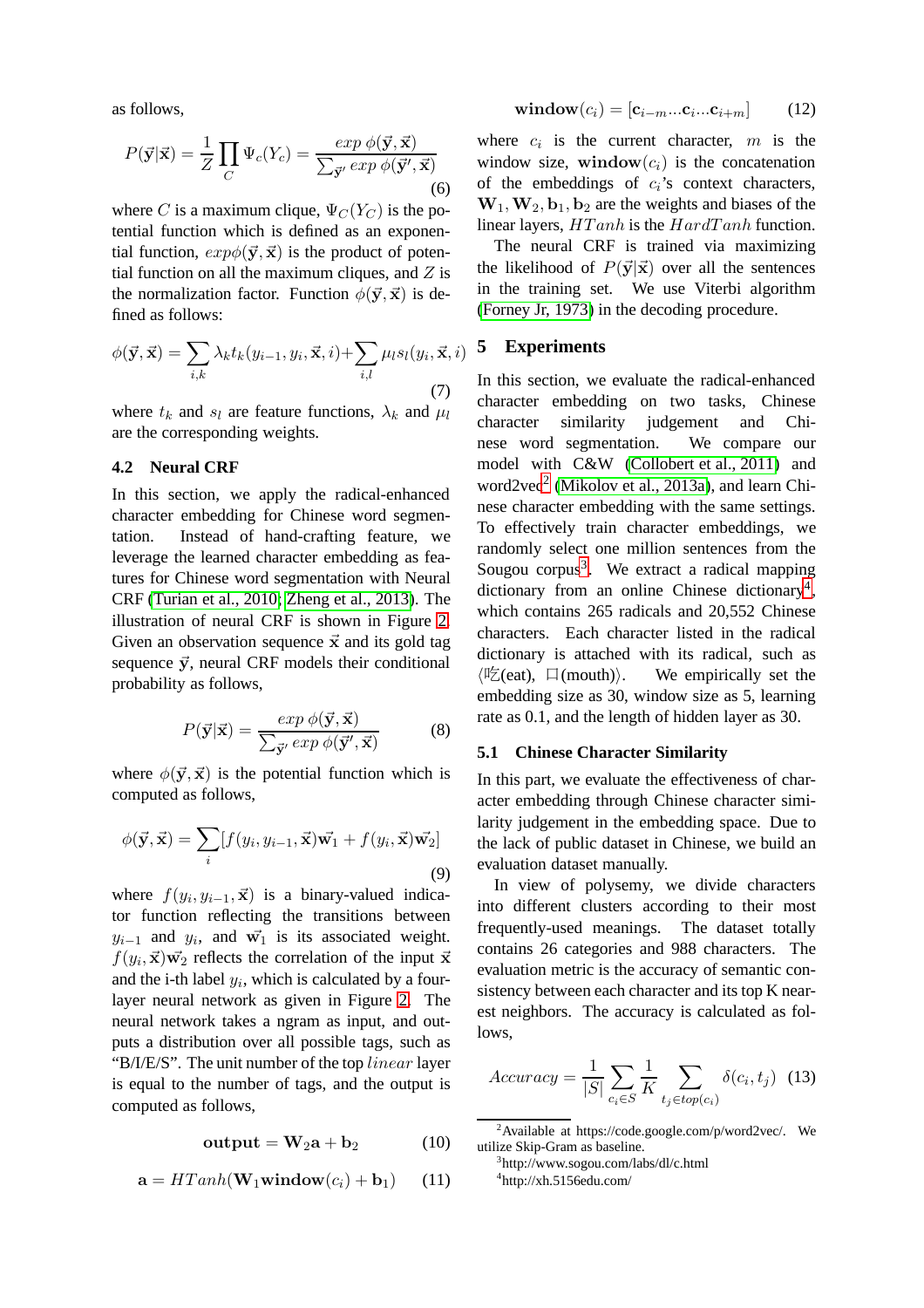where S is the dataset,  $c_i$  is a character,  $top(c_i)$  is the top K nearest neighbors of  $c_i$  in the embedding space using cosine similarity.  $\delta(c_i, t_j)$  is an indicator function which is equal to 1 if  $c_i$  and  $t_j$ have the same semantic category, and equal to 0 on the contrary. We set  $K=10$  in the following experiment.

**Results and Analysis** Figure [3](#page-5-0) shows the accuracy of our radical-enhanced model and baseline embedding learning algorithms on character similarity judgement. The alpha on the xaxis is the weight of the context-based component in our radical-enhanced model. Our model with  $alpha=1.0$  represents the C&W model. Results show that our radical-enhanced model outperforms C&W and word2vec consistently when alpha is lower than 0.8. The reason is that our model can effectively leverage rich semantic information from radicals, which are not explicitly captured in the baseline embedding learning algorithms. We also find that the accuracy of our model decreases with the increase of alpha because the impact of radical is larger with smaller alpha. The trend further verifies the effectiveness of radical information.



<span id="page-5-0"></span>Figure 3: Accuracy of C&W, word2vec and our radical-enhanced model with K=10.

#### **5.2 Chinese Word Segmentation**

In this part, we apply character embedding as features for Chinese word segmentation using neural CRF. We conduct experiments on the widely-used Penn Chinese Treebanks 5 (CTB5) and CTB7. CTB5 is split according to [\(Jiang et al., 2008\)](#page-7-18). CTB7 is split according to [\(Wang et al., 2011\)](#page-7-19). The details of the datasets are given in Table [1.](#page-5-1)

|      | Training | Development | Test   |
|------|----------|-------------|--------|
| CTB5 | 18,085   | 350         | 348    |
| CTB7 | 31,088   | 10.036      | 10.291 |

<span id="page-5-1"></span>Table 1: Statistics of the datasets of CTB5 and CTB7 for Chinese word segmentation.

The parameters of the neural CRF are empirically set as follows, the window size is 3, the hidden layer is set with 300 units, and the learning rate is set to 0.1. The evaluation criterion is Precision  $(P)$ , Recall  $(R)$  and F1-score  $(F_1)$ .



<span id="page-5-2"></span>Figure 4:  $F_1$  on the development set of CTB5 and CTB7. alpha is the weight of the context-based loss in our model.

**Results and Analysis** Figure [4](#page-5-2) gives the experiment results of our radical-enhanced model on the development set. The trends of our model are consistent on CTB5 and CTB7. Both performances increase sharply at  $alpha = 0.2$  because context information is crucial for this sequential labeling task yet not utilized in the purely radical-driven model  $\alpha lpha = 0$ ). The best performances are achieved with  $alpha$  in the range of [0.6,0.8]. Figure [3](#page-5-0) and Figure [4](#page-5-2) have different trends because of the different characteristics of the two tasks. For character similarity judgement, radical is dominant because it reflects the character category information. But for Chinese word segmentation, contexts also play an important role.

We compare our radical-enhanced model (alpha=0.8 tuned on the development set) with C&W model and Word2Vec in the framework of Neural CRF. Table [2](#page-6-9) shows that, our model obtains better  $P$ ,  $R$  and  $F_1$  than C&W and word2vec on both CTB5 and CTB7. One reason is that the radial-enhanced model is capable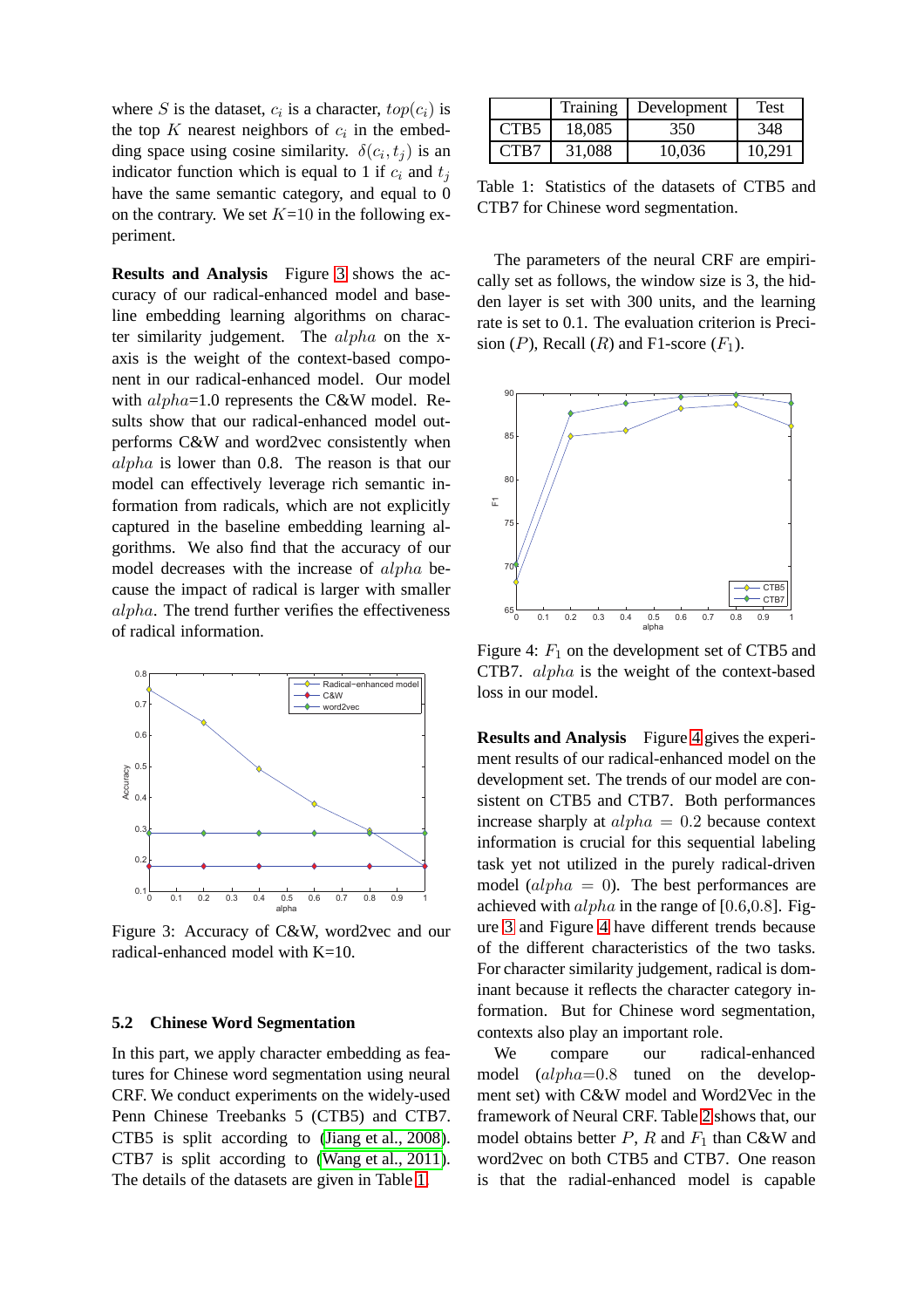| Method                     | CTB <sub>5</sub> |        |         | CTB7   |        |        |
|----------------------------|------------------|--------|---------|--------|--------|--------|
|                            | $\boldsymbol{P}$ | R.     | $F_{1}$ |        | R      |        |
| NeuralCRF(C&W)             | 0.9215           | 0.9306 | 0.9260  | 0.8956 | 0.8974 | 0.8965 |
| NeuralCRF(word2vec)        | 0.9132           | 0.9257 | 0.9194  | 0.8910 | 0.8896 | 0.8903 |
| NeuralCRF(Our model)       | 0.9308           | 0.9451 | 0.9379  | 0.9047 | 0.9022 | 0.9034 |
| CRF(character)             | 0.9099           | 0.9141 | 0.9120  | 0.8805 | 0.8769 | 0.8787 |
| $CRF(character + radical)$ | 0.9117           | 0.9153 | 0.9135  | 0.8816 | 0.8778 | 0.8797 |

<span id="page-6-9"></span>Table 2: Comparison of  $F_1$  on the test set of CTB5 and CTB7.

to capture the semantic connections between characters with the same radical, which usually have similar semantic meaning and grammatical usage yet not explicitly modeled in C&W and word2vec. Another reason is that, the embeddings of lower-frequent characters are typically not well estimated by C&W and word2vec due to the lack of syntactic contexts. In the radical-enhanced model, their radicals bring important semantic information thus we obtain better embedding results. We also compare with two CRF-based baseline methods.  $CRF(character)$  is the use of linear-chain CRF with character as its feature. In  $CRF(character + radical)$ , we utilize the radical information and the character as features with linear-chain CRF. Results of CRF(character) and  $CRF(character + radical)$  show that simply using radical as feature does not obtain significant improvement. Our radical-enhanced method outperforms two CRF-based baselines on both datasets, which further verifies the effectiveness of our method.

## **6 Conclusion**

In this paper, we propose to leverage radical for learning the continuous representation of Chinese characters. To our best knowledge, this is the first work on utilizing the radical information of character for Chinese computational processing. A dedicated neural architecture with a hybrid loss function is introduced to effectively integrate radical information for learning character embedding. Our radical-enhanced model is capable to capture the semantic connections between characters from both syntactic contexts and the radical information. The effectiveness of our method has been verified on Chinese character similarity judgement and Chinese word segmentation. Experiment results on both tasks show that, our method outperforms two widely-accepted embedding learning algorithms, which do not utilize the radical information.

### **References**

- <span id="page-6-0"></span>[Bengio et al.2003] Yoshua Bengio, Réjean Ducharme, Pascal Vincent, and Christian Janvin. 2003. A neural probabilistic language model. *The Journal of Machine Learning Research*, 3:1137–1155.
- <span id="page-6-6"></span>[Bengio2013] Yoshua Bengio. 2013. Deep learning of representations: Looking forward. *arXiv preprint arXiv:1305.0445*.
- <span id="page-6-5"></span>[Blei et al.2003] David M Blei, Andrew Y Ng, and Michael I Jordan. 2003. Latent dirichlet allocation. *the Journal of machine Learning research*, 3:993– 1022.
- <span id="page-6-7"></span>[Bordes et al.2011] Antoine Bordes, Jason Weston, Ronan Collobert, Yoshua Bengio, et al. 2011. Learning structured embeddings of knowledge bases. In *AAAI*.
- <span id="page-6-2"></span>[Collobert and Weston2008] Ronan Collobert and Jason Weston. 2008. A unified architecture for natural language processing: Deep neural networks with multitask learning. In *Proceedings of the 25th international conference on Machine learning*, pages 160–167. ACM.
- <span id="page-6-3"></span>[Collobert et al.2011] Ronan Collobert, Jason Weston, Léon Bottou, Michael Karlen, Koray Kavukcuoglu, and Pavel Kuksa. 2011. Natural language processing (almost) from scratch. *The Journal of Machine Learning Research*, 12:2493–2537.
- <span id="page-6-4"></span>[Deerwester et al.1990] Scott C. Deerwester, Susan T Dumais, Thomas K. Landauer, George W. Furnas, and Richard A. Harshman. 1990. Indexing by latent semantic analysis. *JASIS*, 41(6):391–407.
- <span id="page-6-8"></span>[Forney Jr1973] G David Forney Jr. 1973. The viterbi algorithm. *Proceedings of the IEEE*, 61(3):268– 278.
- <span id="page-6-1"></span>[Huang et al.2012] Eric H Huang, Richard Socher, Christopher D Manning, and Andrew Y Ng. 2012. Improving word representations via global context and multiple word prototypes. In *Proceedings of the 50th Annual Meeting of the Association for Computational Linguistics: Long Papers-Volume 1*, pages 873–882. Association for Computational Linguistics.